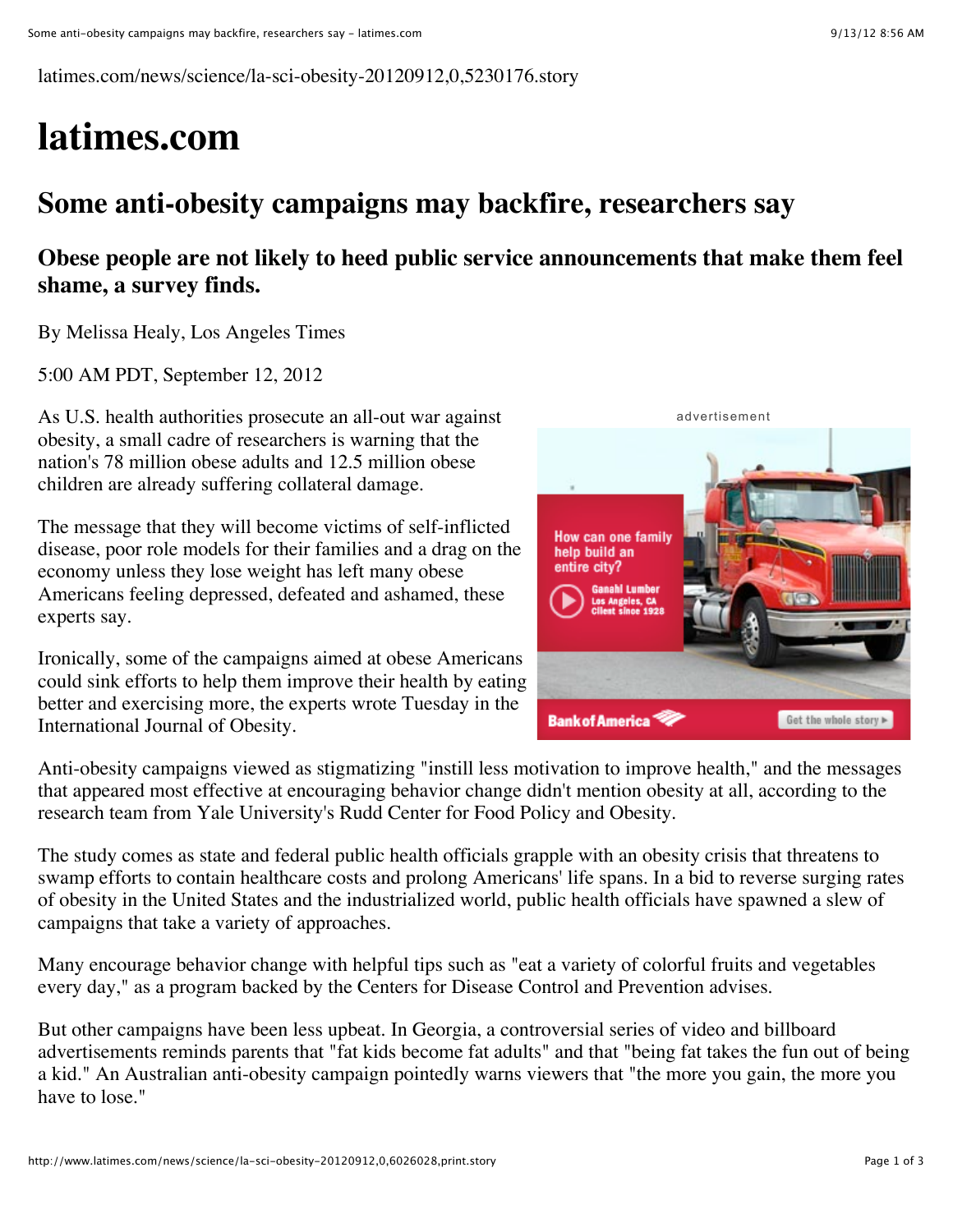Such messages are broadcast amid widespread stigma against the obese: Heavy workers earn less, are more likely to be passed over for jobs and promotions, and are more likely than their thinner peers to be viewed as lazy and undisciplined, researchers have found. A poll released last month by Harris Interactive/HealthDay found that 61% of Americans did not consider negative remarks about a person's weight to be offensive.

Even among physicians, obese patients elicit feelings of prejudice and blame. A 2003 survey, published in the journal Obesity Research, found that half considered their obese patients awkward, ugly, unattractive and unlikely to follow their advice. In addition, one-third of doctors viewed obese patients as weak-willed, sloppy and lazy.

Against this backdrop, it's little wonder that some public health campaigns would employ guilt and shame to motivate people to lose weight, said Rebecca Puhl, the Rudd Center's research director and leader of the new study.

"There tends to be a sense that maybe a little bit of stigma isn't such a bad thing, that maybe it'll give overweight or obese viewers a little motivation," she said.

But such views do not account for shame's boomerang effect.

"When children or adults are made to feel stigmatized, shamed or teased about their weight, they're likely to engage in binge eating and unhealthy weight-control practices, and to avoid physical activity," Puhl said. "We find that people actually cope with stigma by eating more food."

To Nina Savelle-Rocklin, a Sherman Oaks psychotherapist who specializes in treating those with eating disorders, the link between shame and overeating is clear.

"Shame is about feeling bad about who you are," Savelle-Rocklin said. That message "is unbearable and intolerable" to most, and those who quell negative emotions by eating "are going to turn to food.... It's just a recipe for disaster."

UCLA psychologist Matthew D. Lieberman, who studies the neuroscience of persuasion, said the latest study was in line with research showing that public health campaigns can be successful only if they "fit with our sense of ourselves."

When he's in the lab watching the persuasive process unfold on brain scans, the messages that spur people to action are the ones that activate a region of the brain involved in thinking and reflecting about one's self. Negative thoughts aren't likely to recruit the neural systems that convert a message into action, Lieberman said.

Puhl and her colleagues asked 1,014 volunteers to evaluate 30 public service announcements from several countries aimed at curbing obesity. The team found that obese subjects were likely to perceive shame and stigma more strongly and more often than their slimmer counterparts.

Past research suggests that their long exposure to others' negative attitudes toward them may prime obese viewers to experience stress when the subject of weight is raised. They commonly respond to such stress by consuming more calories, Puhl said.

"It's not a helpful public health tool," she said. "It reinforces the problem and makes the situation worse."